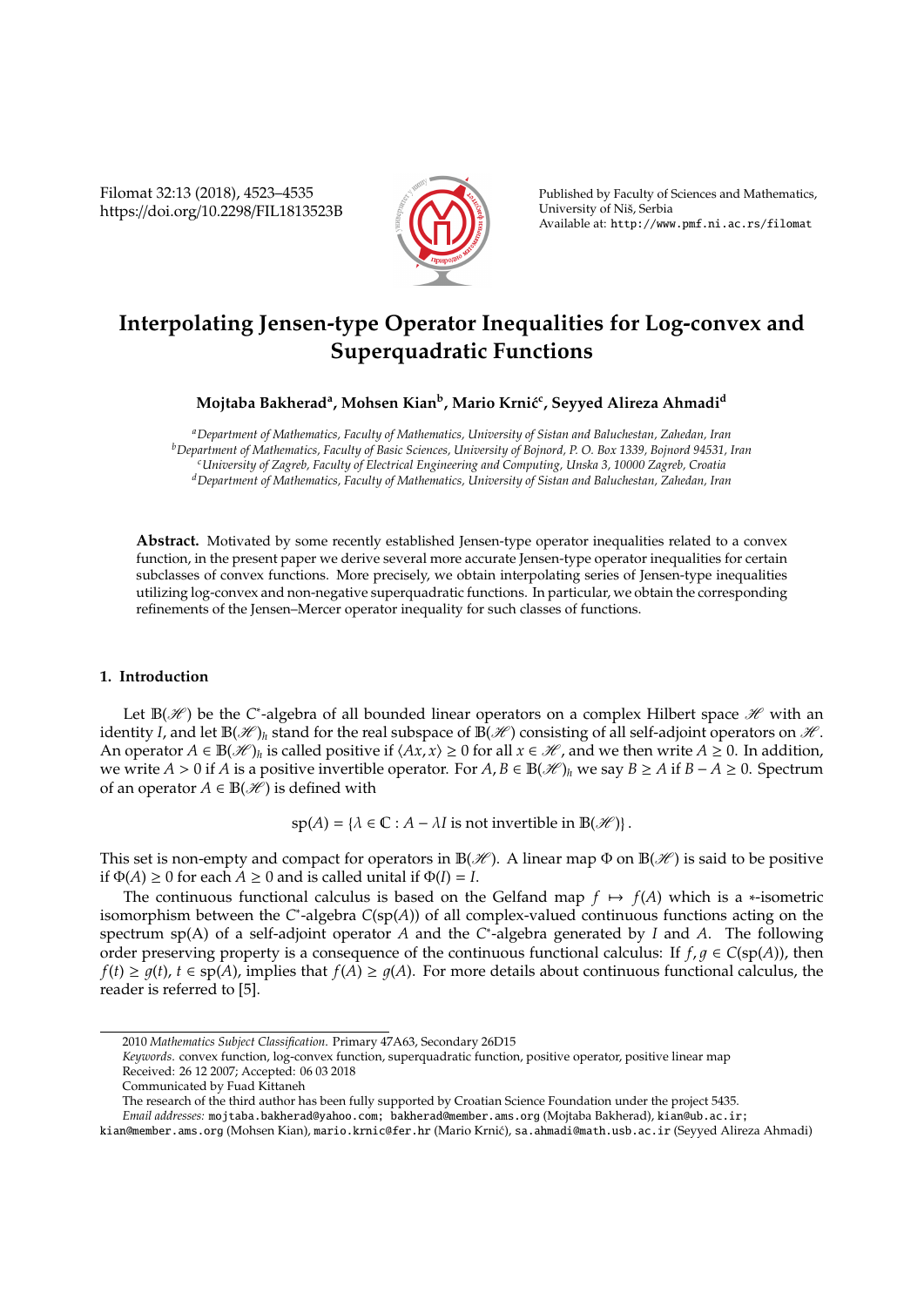A function  $f: J \to \mathbb{R}$  is convex if

$$
f(\alpha x + (1 - \alpha)y) \le \alpha f(x) + (1 - \alpha)f(y)
$$
\n(1)

for all  $\alpha \in [0, 1]$  and all  $x, y \in I$ . On the other hand, if  $\alpha \notin [0, 1]$  and  $x, y \in I$  such that  $\alpha x + (1 - \alpha)y \in I$ , then the last inequality takes form

$$
\alpha f(x) + (1 - \alpha)f(y) \le f(\alpha x + (1 - \alpha)y). \tag{2}
$$

The relation (1) is the most simplest form of the Jensen inequality.

In this article we deal with operator inequalities of the Jensen-type. One of the most famous operator forms of the Jensen inequality is the Davis-Choi-Jensen inequality which is related to operator convexity. Recall that a continuous function  $f : J \to \mathbb{R}$  is operator convex if  $f(\alpha A + (1 - \alpha)B) \leq \alpha f(A) + (1 - \alpha)f(B)$ holds for all  $A, B \in \mathbb{B}(\mathcal{H})_h$  with spectra in *J* and all  $\alpha \in [0, 1]$ . The Davis-Choi-Jensen inequality asserts that if  $f : J \to \mathbb{R}$  is operator convex, then  $f(\Phi(A)) \leq \Phi(f(A))$  holds for any unital positive linear map  $\Phi$  on  $\mathbb{B}(\mathscr{H})$  and any  $A \in \mathbb{B}(\mathscr{H})_h$  with spectrum contained in *J*. For some other versions of the Jensen operator inequality related to operator convexity, the reader is referred to monograph [5] and references therein.

On the other hand, considerable attention is also paid to operator Jensen-type inequalities referring to a mere convexity. Among them, the Jensen-Mercer operator inequality (see [9]) asserts that if  $f : [m, M] \to \mathbb{R}$ is a convex function and  $\Phi_1, \Phi_2, \ldots, \Phi_n$  are positive linear maps on  $\mathbb{B}(\mathscr{H})$  with  $\sum_{i=1}^n \Phi_i(I) = I$ , then

$$
f\left(M+m-\sum_{i=1}^{n}\Phi_{i}(A_{i})\right)\leq f(M)+f(m)-\sum_{i=1}^{n}\Phi_{i}(f(A_{i}))
$$
\n(3)

holds for all  $A_1, A_2, \ldots, A_n \in \mathbb{B}(\mathcal{H})_h$  with spectra contained in the interval  $[m, M]$ .

Recently, Moslehian *et.al.* [10], showed that if  $f : J \to \mathbb{R}$  is a continuous convex function and  $\Phi$  is a unital positive linear map on  $\mathbb{B}(\mathcal{H})$ , then

$$
f(\Phi(B)) + f(\Phi(C)) \le \Phi(f(A)) + \Phi(f(D))
$$
\n<sup>(4)</sup>

holds for  $A, B, C, D \in \mathbb{B}(\mathcal{H})_h$  with spectra contained in *J* such that  $A + D = B + C$  and  $A \le m \le B, C \le M \le D$ for two real numbers *m* < *M*. In particular, it has also been showed in [10] that the Jensen-Mercer inequality (3) is a consequence of the Jensen-type inequality (4). It should be noticed here that some improvements of operator relations (3) and (4) have been established in [11].

The main objective of the present paper is to derive interpolating operator inequalities for (3) and (4) using certain subclasses of convex functions. More precisely, we will establish refinements of these inequalities for log-convex and non-negative superquadratic functions. The paper is divided into three sections as follows: after introduction, in Section 2 we give improved versions of (3) and (4) for logconvex functions, while in Section 3 we derive the corresponding results for superquadratic functions. The established Jensen-type relations will be given as interpolating series of inequalities.

#### **2. Interpolating Jensen-type inequalities for log-convex functions**

Recall that a non-negative function  $f : J \to \mathbb{R}^+$  is called log-convex if log  $f(t)$  is a convex function. That is,

$$
f(\alpha x + (1 - \alpha)y) \le f(x)^{\alpha} f(y)^{1 - \alpha}
$$

for every  $x, y \in J$  and  $\alpha \in [0, 1]$ . Our main goal in this section is to refine the operator inequality (4) for log-convex functions. To do this, we need some auxiliary scalar relations for such a class of functions.

It is easy to see that every log-convex function  $f: J \to \mathbb{R}^+$  is also convex. Namely, by virtue of the Young inequality we have

$$
f(\alpha x + (1 - \alpha)y) \le f(x)^{\alpha} f(y)^{1 - \alpha} \le \alpha f(x) + (1 - \alpha)f(y),\tag{5}
$$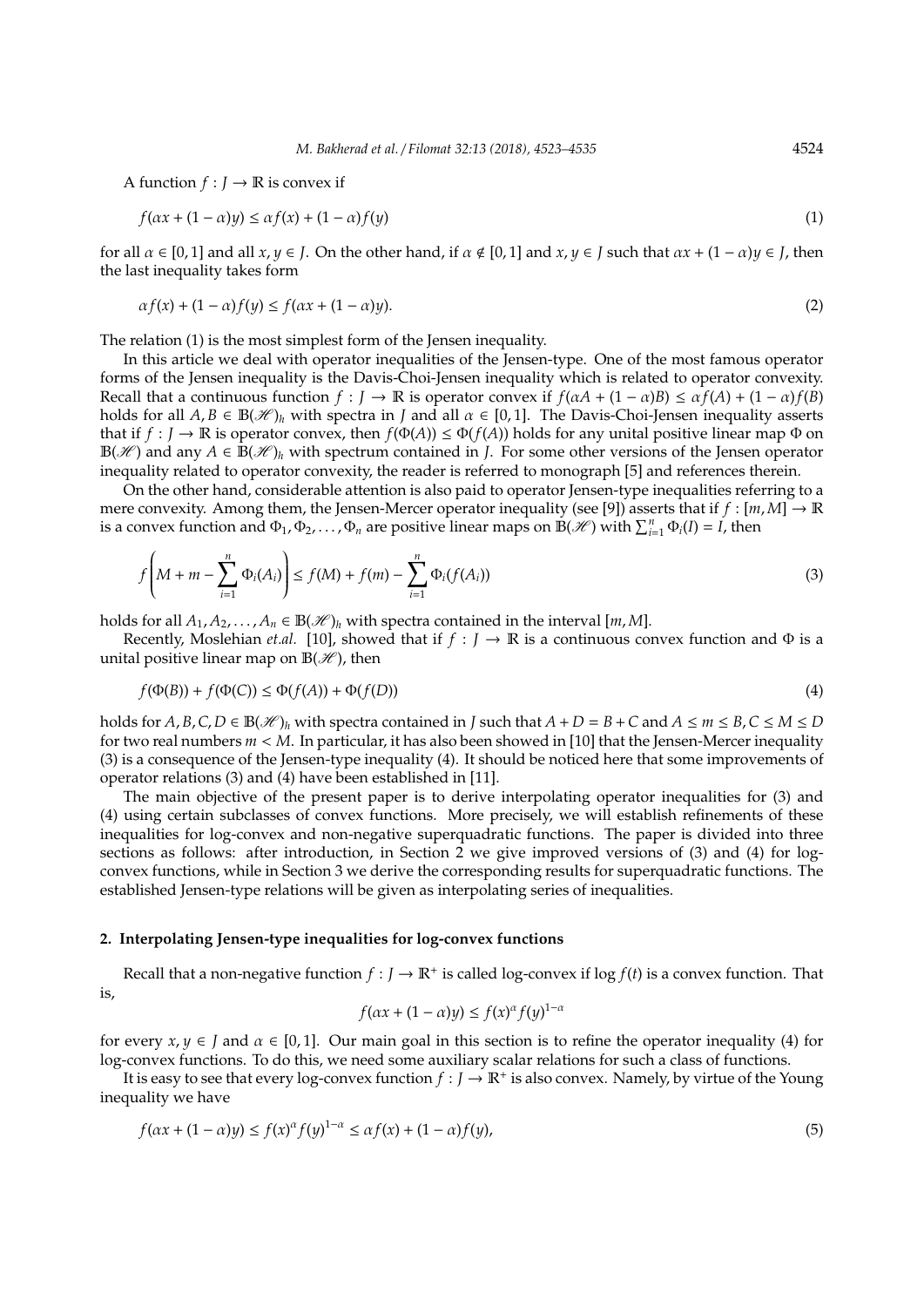for  $\alpha \in [0, 1]$  and  $x, y \in J$ . Moreover, if  $\alpha \notin [0, 1]$  and  $\alpha x + (1 - \alpha)y \in J$ , then the signs of inequalities in (5) are reversed,

$$
f(\alpha x + (1 - \alpha)y) \ge f(x)^{\alpha} f(y)^{1 - \alpha} \ge \alpha f(x) + (1 - \alpha)f(y).
$$
\n<sup>(6)</sup>

Clearly, the first inequality in (6) follows from convexity of log *f* and inequality (2). Moreover, the second inequality in (6) follows from reverse of the Young inequality which asserts that  $\alpha a + (1-\alpha)b \le a^{\alpha}b^{1-\alpha}$  holds for positive numbers *a*, *b* and for real number  $\alpha \notin [0, 1]$  (for more details, see [3]).

Now, we give improved forms of left inequalities in (5) and (6). The corresponding result is due to Sababheh [12, 13]. For the reader's convenience, we give it here in a simpler form, which will be more suitable for the purpose of the present paper.

**Lemma 2.1.** *Let*  $f : J \to \mathbb{R}^+$  *be a* log-convex function,  $x, y \in J$ , and  $r(\alpha) = \min\{\alpha, 1 - \alpha\}$ , where  $\alpha \in \mathbb{R}$ . If  $\alpha \in [0, 1]$ *and*  $K_f(x, y) = \frac{f^2(\frac{x+y}{2})}{f(x)f(y)}$  $\frac{f(x)}{f(x)f(y)}$ , then

$$
f(\alpha x + (1 - \alpha)y) \le K_f(x, y)^{r(\alpha)} f(x)^{\alpha} f(y)^{1 - \alpha} \le \alpha f(x) + (1 - \alpha)f(y).
$$
\n(7)

*In addition, if*  $\alpha \notin [0, 1]$  *and*  $\alpha x + (1 - \alpha)y \in J$ , *then the inequality signs in* (7) *are reversed.* 

*Proof.* We first show the left inequality in (7). To do this, we consider two cases depending on weather  $\alpha \in [0, \frac{1}{2}]$  or  $\alpha \in [\frac{1}{2}, 1]$ . If  $\alpha \in [0, \frac{1}{2}]$ , then

$$
f(\alpha x + (1 - \alpha)y) = f\left(2\alpha \left(\frac{x+y}{2}\right) + (1 - 2\alpha)y\right)
$$
  
\n
$$
\leq f\left(\frac{x+y}{2}\right)^{2\alpha} f(y)^{(1-2\alpha)} \quad \text{(by inequality (5))}
$$
  
\n
$$
= K_f(x, y)^{\alpha} f(x)^{\alpha} f(y)^{1-\alpha}.
$$
 (8)

Further, if  $\alpha \in [\frac{1}{2}, 1]$ , then  $1 - \alpha \in [0, \frac{1}{2}]$ , so that

$$
f(\alpha x + (1 - \alpha)y) = f\left((1 - 2(1 - \alpha))x + 2(1 - \alpha)\left(\frac{x + y}{2}\right)\right)
$$
  
\n
$$
\le f(x)^{1 - 2(1 - \alpha)} f\left(\frac{x + y}{2}\right)^{2(1 - \alpha)} \text{ (by inequality (5))}
$$
  
\n
$$
= K_f(x, y)^{1 - \alpha} f(x)^{\alpha} f(y)^{1 - \alpha}.
$$
 (9)

Therefore, by virtue of (8) and (9) we have

*f*( $ax + (1 - a)y$ ) ≤  $K_f(x, y)^{r(a)} f(x)^{\alpha} f(y)^{1-\alpha}$ ,

as required. The right inequality in (7) holds by log-convexity of f. Namely, since  $f^2\left(\frac{x+y}{2}\right)$  $\left(\frac{+y}{2}\right) \leq f(x)f(y)$ , it follows that  $K_f(x, y)^{r(\alpha)} \leq 1$ , so the right inequality in (7) is weaker than the corresponding inequality in (5).

It remains to prove the corresponding relations with reversed signs of inequalities. Let  $\alpha \notin [0,1]$  such that  $ax + (1 - \alpha)y \in J$ . Following the lines as in (8) and (9), and utilizing (6) instead of (5), we have

$$
f(\alpha x + (1 - \alpha)y) \ge K_f(x, y)^{\alpha} f(x)^{\alpha} f(y)^{1 - \alpha}, \quad \alpha < 0,
$$

and

$$
f(\alpha x + (1 - \alpha)y) \ge K_f(x, y)^{1-\alpha} f(x)^{\alpha} f(y)^{1-\alpha}, \quad \alpha > 1,
$$

that is, we have

$$
f(\alpha x + (1 - \alpha)y) \ge K_f(x, y)^{r(\alpha)} f(x)^{\alpha} f(y)^{1 - \alpha}.
$$

Finally, the second inequality in (8) with the reversed sign of inequality holds due to the fact that  $K_f(x, y)^{r(\alpha)} \ge$ 1 for  $r(\alpha) < 0$ .  $\Box$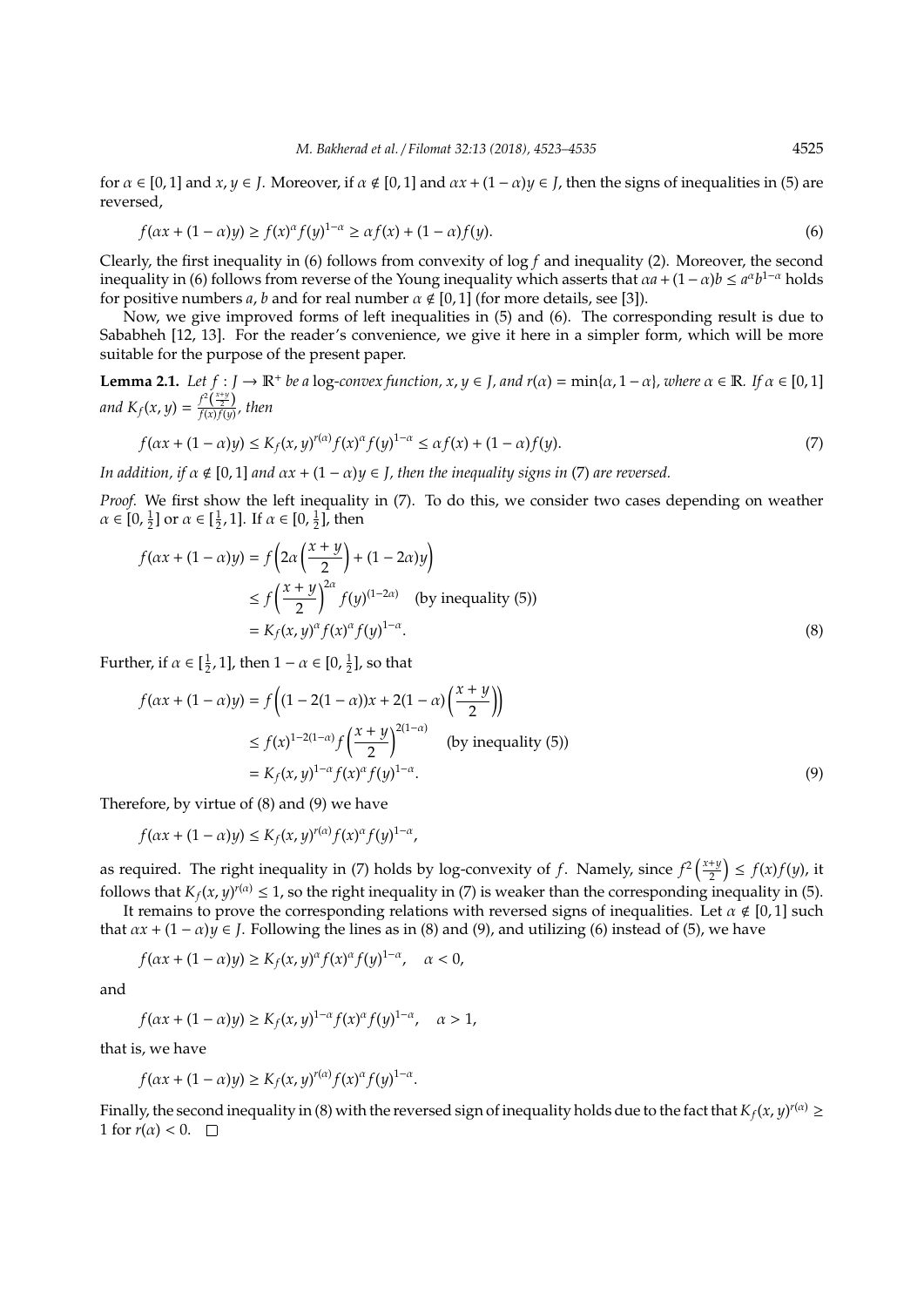**Remark 2.2.** *We have already mentioned that Lemma 2.1 has been established by Sababheh in a more general form. For more details, the reader is referred to references [12, 13].*

**Remark 2.3.** *It should be noticed here that the first inequality in* (7) *can also be established as a consequence of the so-called superadditivity property of the Jensen functional. For more details, the reader is referred to [8].*

We are ready to prove the first result in this section.

**Theorem 2.4.** Let  $f: J \to \mathbb{R}^+$  be a continuous log-convex function and let  $A, B, C, D \in \mathbb{B}(\mathcal{H})_h$  be operators with *spectra contained in J such that*  $A \le m \le B$ ,  $C \le M \le D$  for real numbers  $m \le M$ . If one of the following conditions

(i)  $B + C \le A + D$  and  $f(m) \le f(M)$  $(i) A + D \leq B + C$  and  $f(M) \leq f(m)$ 

*holds, then*

$$
f(B) + f(C)
$$
  
\n
$$
\leq K_f(m, M)^{\widetilde{B}} f(m)^{\frac{M-B}{M-m}} f(M)^{\frac{B-m}{M-m}} + K_f(m, M)^{\widetilde{C}} f(m)^{\frac{M-C}{M-m}} f(M)^{\frac{C-m}{M-m}}
$$
  
\n
$$
\leq \frac{2M - B - C}{M - m} f(m) + \frac{B + C - 2m}{M - m} f(M)
$$
  
\n
$$
\leq K_f(m, M)^{\widetilde{A}} f(m)^{\frac{M-A}{M-m}} f(M)^{\frac{A-m}{M-m}} + K_f(m, M)^{\widetilde{D}} f(m)^{\frac{M-D}{M-m}} f(M)^{\frac{D-m}{M-m}}
$$
  
\n
$$
\leq f(A) + f(D),
$$

*where*  $\widetilde{t} = \frac{1}{2} - \frac{1}{M-m} \left| t - \frac{m+M}{2} \right|$  and  $K_f(m,M)$  is defined in Lemma 2.1.

*Proof.* First, it should be noticed here that

$$
r\left(\frac{M-t}{M-m}\right) = \min\left\{\frac{M-t}{M-m'}, \frac{t-m}{M-m'}\right\} = \frac{1}{2} - \frac{1}{M-m}\left|t - \frac{m+M}{2}\right| = \widetilde{t}.
$$

Further, Lemma 2.1 implies that

$$
f(t) = f\left(\frac{M-t}{M-m}m + \frac{t-m}{M-m}M\right) \n\le K_f(m, M)^{\widetilde{t}} f(m)^{\frac{M-t}{M-m}} f(M)^{\frac{t-m}{M-m}} \n\le \frac{M-t}{M-m} f(m) + \frac{t-m}{M-m} f(M) \n= \frac{f(M)-f(m)}{M-m} t + \frac{f(m)M - f(M)m}{M-m}
$$
\n(10)

holds for  $t \in [m, M]$ , while for  $t \in J \setminus [m, M]$  the inequality signs in (10) are reversed. Now, since  $A \le m \le$ *B*,  $C \leq M \leq D$ , applying the functional calculus to (10) yields

$$
f(B) \le K_f(m, M)^{\widetilde{B}} f(m)^{\frac{M-B}{M-m}} f(M)^{\frac{B-m}{M-m}} \le \frac{f(M) - f(m)}{M-m} B + \frac{f(m)M - f(M)m}{M-m},
$$
\n(11)

$$
f(C) \le K_f(m, M)^{\widetilde{C}} f(m)^{\frac{M-C}{M-m}} f(M)^{\frac{C-m}{M-m}}
$$
  
 
$$
\le \frac{f(M) - f(m)}{M - m} C + \frac{f(m)M - f(M)m}{M - m},
$$
 (12)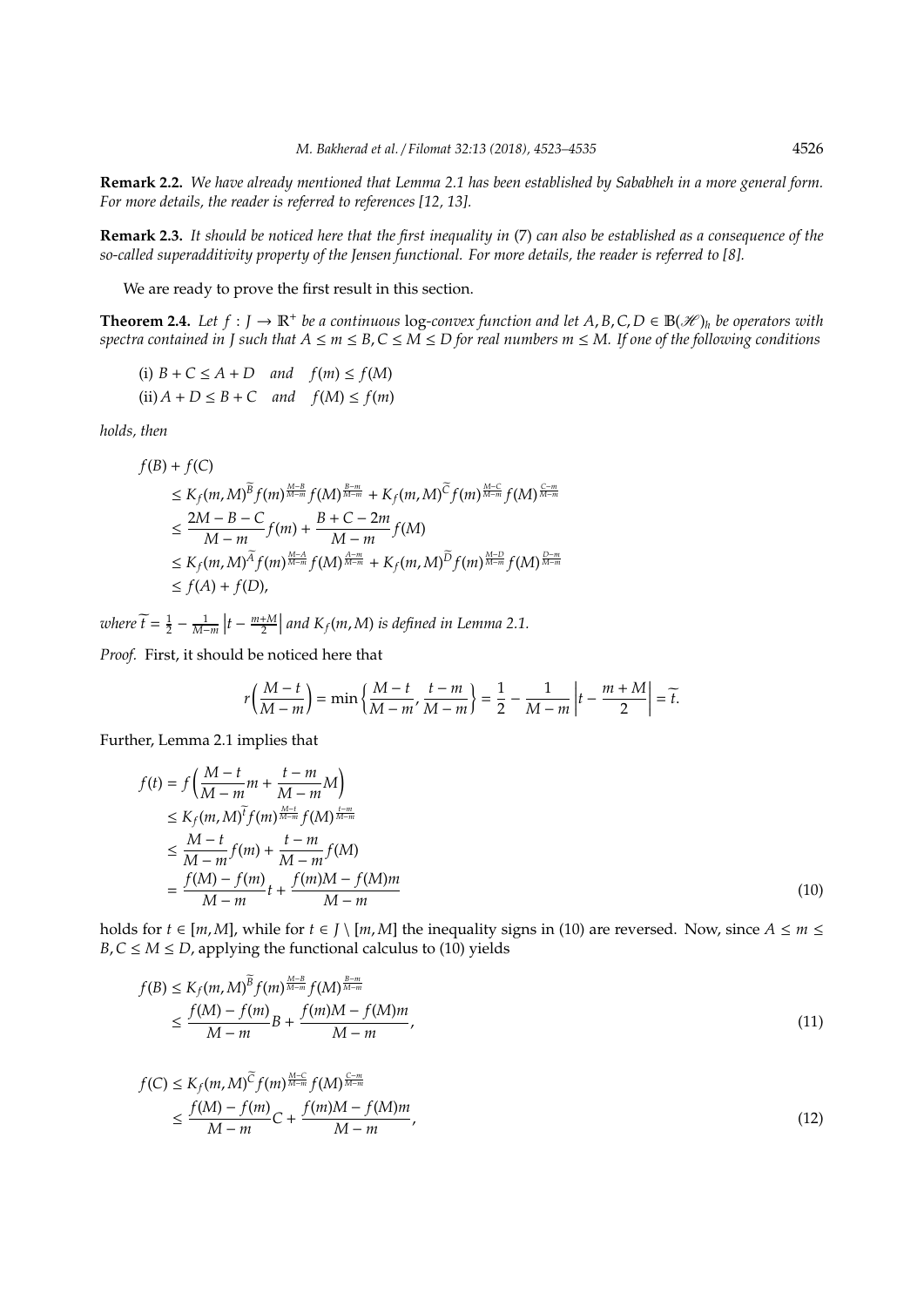$$
f(A) \ge K_f(m, M)^{\widetilde{A}} f(m)^{\frac{M-A}{M-m}} f(M)^{\frac{A-m}{M-m}} \ge \frac{f(M) - f(m)}{M-m}A + \frac{f(m)M - f(M)m}{M-m},
$$

and

$$
f(D) \ge K_f(m, M)^{\widetilde{D}} f(m)^{\frac{M-D}{M-m}} f(M)^{\frac{D-m}{M-m}} \ge \frac{f(M) - f(m)}{M-m} D + \frac{f(m)M - f(M)m}{M-m}.
$$

Therefore, if one of conditions (i) or (ii) in the statement of Theorem is fulfilled, we have

$$
f(B) + f(C)
$$
  
\n
$$
\leq K_f(m, M)^{\overline{B}} f(m)^{\frac{M-B}{M-m}} f(M)^{\frac{B-m}{M-m}} + K_f(m, M)^{\overline{C}} f(m)^{\frac{M-C}{M-m}} f(M)^{\frac{C-m}{M-m}}
$$
  
\n
$$
\leq \frac{f(M) - f(m)}{M - m} (B + C) + 2 \frac{f(m)M - f(M)m}{M - m}
$$
  
\n
$$
\leq \frac{f(M) - f(m)}{M - m} (A + D) + 2 \frac{f(m)M - f(M)m}{M - m}
$$
  
\n
$$
\leq K_f(m, M)^{\overline{A}} f(m)^{\frac{M-A}{M-m}} f(M)^{\frac{A-m}{M-m}} + K_f(m, M)^{\overline{D}} f(m)^{\frac{M-D}{M-m}} f(M)^{\frac{D-m}{M-m}}
$$
  
\n
$$
\leq f(A) + f(D),
$$

which completes the proof.  $\square$ 

Our first application of Theorem 2.4 refers to a power function  $f : \mathbb{R}^+ \to \mathbb{R}^+$  defined by  $f(x) = x^p, p \le 0$ . Obviously, *f* is log-convex and we have the following consequence.

**Corollary 2.5.** Let  $A, B, C, D \in B(\mathcal{H})_h$  be positive invertible such that  $0 < A \leq m \leq B, C \leq M \leq D$  for non-negative *real numbers m*  $\leq M$ *. If*  $A + D \leq B + C$  *and*  $p \leq 0$ *, then* 

$$
B^{p} + C^{p} \leq \left(\frac{m+M}{2\sqrt{mM}}\right)^{2p} m^{p\left(\frac{M-B}{M-m}\right)} M^{p\left(\frac{B-m}{M-m}\right)} + \left(\frac{m+M}{2\sqrt{mM}}\right)^{2p} m^{p\left(\frac{M-C}{M-m}\right)} M^{p\left(\frac{C-m}{M-m}\right)}
$$
  

$$
\leq \frac{2M-B-C}{M-m} m^{p} + \frac{B+C-2m}{M-m} M^{p}
$$
  

$$
\leq \left(\frac{m+M}{2\sqrt{mM}}\right)^{2p\widetilde{A}} m^{p\left(\frac{M-A}{M-m}\right)} M^{p\left(\frac{A-m}{M-m}\right)} + \left(\frac{m+M}{2\sqrt{mM}}\right)^{2p\widetilde{D}} m^{p\left(\frac{M-D}{M-m}\right)} M^{p\left(\frac{D-m}{M-m}\right)}
$$
  

$$
\leq A^{p} + D^{p},
$$

*where*  $\widetilde{t}$  *is defined as in Theorem 2.4.* 

**Remark 2.6.** *Let m and M be real numbers such that m* < *M. In [10], the authors defined the subset* Ω *of*  $\mathbb{B}(\mathscr{H})_h \times \mathbb{B}(\mathscr{H})_h$  by  $\Omega = \left\{(A, B); A \leq m \leq \frac{A+B}{2} \leq M \leq B\right\}$ . Now, if  $f: J \to \mathbb{R}^+$  is a continuous log-convex function *and*  $(A, D) \in \Omega$  *with spectra contained in J, we obtain the Jensen-type relation* 

$$
f\left(\frac{A+D}{2}\right) \le K_f(m,M)^{\frac{\widehat{A+D}}{2}} f(m)^{\frac{2M-A-D}{2(M-m)}} f(M)^{\frac{4+D-2m}{2(M-m)}}
$$
  
\n
$$
\le \frac{2M-A-D}{2(M-m)} f(m) + \frac{A+D-2m}{2(M-m)} f(M)
$$
  
\n
$$
\le \frac{1}{2} K_f(m,M)^{\widetilde{A}} f(m)^{\frac{M-A}{M-m}} f(M)^{\frac{A-m}{M-m}} + \frac{1}{2} K_f(m,M)^{\widetilde{D}} f(m)^{\frac{M-D}{M-m}} f(M)^{\frac{D-m}{M-m}}
$$
  
\n
$$
\le \frac{1}{2} f(A) + \frac{1}{2} f(D).
$$

*Clearly, this follows by putting*  $B = C = \frac{A+D}{2}$  *in Theorem 2.4.*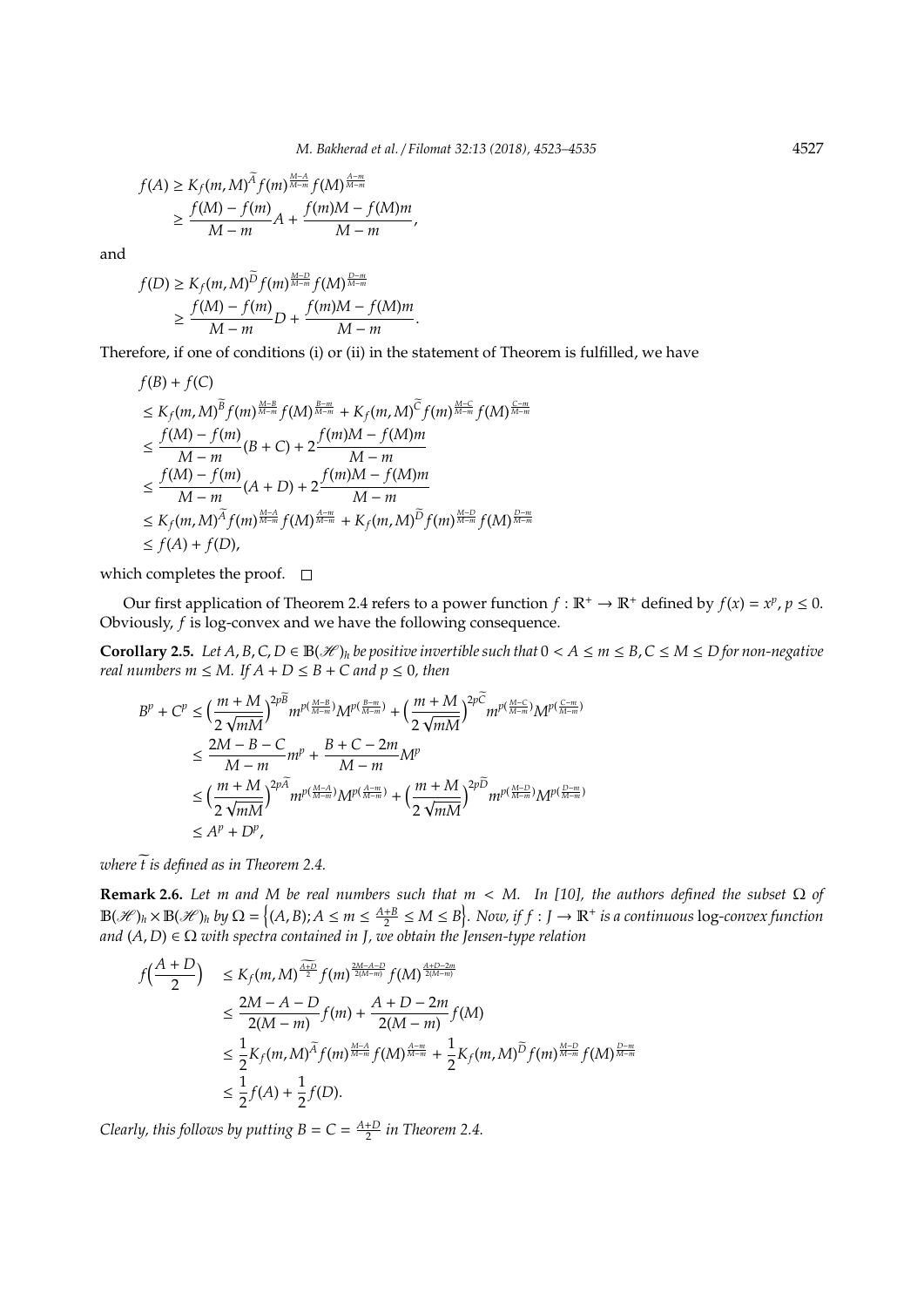Our next intention is to establish a variant of Theorem 2.4 containing unital positive linear mappings. The following result provides the interpolating series of inequalities for relation (4), established in [10].

**Theorem 2.7.** Let  $f: J \to \mathbb{R}^+$  be a continuous log-convex function and let  $A, B, C, D \in \mathbb{B}(\mathcal{H})_h$  be operators with *spectra contained in J such that*  $A + D = B + C$  *and*  $A \le m \le B$ ,  $C \le M \le D$  *for real numbers*  $m < M$ . If  $\Phi$  *is a unital positive linear map on*  $\mathbb{B}(\mathcal{H})$ *, then* 

$$
\Phi(f(B)) + \Phi(f(C)) \le \Phi\left(K_f(m, M)^{\overline{B}} f(m)^{\frac{M-B}{M-m}} f(M)^{\frac{B-m}{M-m}}\right) \n+ \Phi\left(K_f(m, M)^{\overline{C}} f(m)^{\frac{M-C}{M-m}} f(M)^{\frac{C-m}{M-m}}\right) \n\le \frac{2M - \Phi(B + C)}{M - m} f(m) + \frac{\Phi(B + C) - 2m}{M - m} f(M) \n\le K_f(m, M)^{\widehat{\Phi(A)}} f(m)^{\frac{M - \Phi(A)}{M - m}} f(M)^{\frac{\Phi(A) - m}{M - m}} \n+ K_f(m, M)^{\widehat{\Phi(D)}} f(m)^{\frac{M - \Phi(D)}{M - m}} f(M)^{\frac{\Phi(D) - m}{M - m}} \n\le f(\Phi(A)) + f(\Phi(D)),
$$

*where*  $\widetilde{t} = \frac{1}{2} - \frac{1}{M-m} \left| t - \frac{m+M}{2} \right|$  and  $K_f(m,M)$  is defined in Lemma 2.1.

*Proof.* Applying the positive linear map Φ to relations (11) and (12), we have

$$
\Phi(f(B)) \le \Phi\left(K_f(m, M)^{\widetilde{B}} f(m)^{\frac{M-B}{M-m}} f(M)^{\frac{B-m}{M-m}}\right) \le \frac{M - \Phi(B)}{M-m} f(m) + \frac{\Phi(B) - m}{M-m} f(M)
$$

and

$$
\Phi(f(C)) \leq \Phi\left(K_f(m, M)^{\widetilde{C}} f(m)^{\frac{M-C}{M-m}} f(M)^{\frac{C-m}{M-m}}\right) \leq \frac{M - \Phi(C)}{M-m} f(m) + \frac{\Phi(C) - m}{M-m} f(M).
$$

Moreover, since  $\Phi(A) \le m$  and  $M \le \Phi(D)$ , utilizing the scalar relation (10) with reversed signs of inequalities, we have

$$
f(\Phi(A)) \ge K_f(m, M)^{\widetilde{\Phi(A)}} f(m)^{\frac{M-\Phi(A)}{M-m}} f(M)^{\frac{\Phi(A)-m}{M-m}} \ge \frac{M-\Phi(A)}{M-m} f(m) + \frac{\Phi(A)-m}{M-m} f(M)
$$

and

$$
f(\Phi(D)) \geq K_f(m, M)^{\widetilde{\Phi(D)}} f(m)^{\frac{M-\Phi(D)}{M-m}} f(M)^{\frac{\Phi(D)-m}{M-m}} \geq \frac{M-\Phi(D)}{M-m} f(m) + \frac{\Phi(D)-m}{M-m} f(M).
$$

Now, adding relations for Φ(*f*(*B*)) and Φ(*f*(*C*)), taking into account that *B*+*C* = *A*+*D*, and utilizing estimates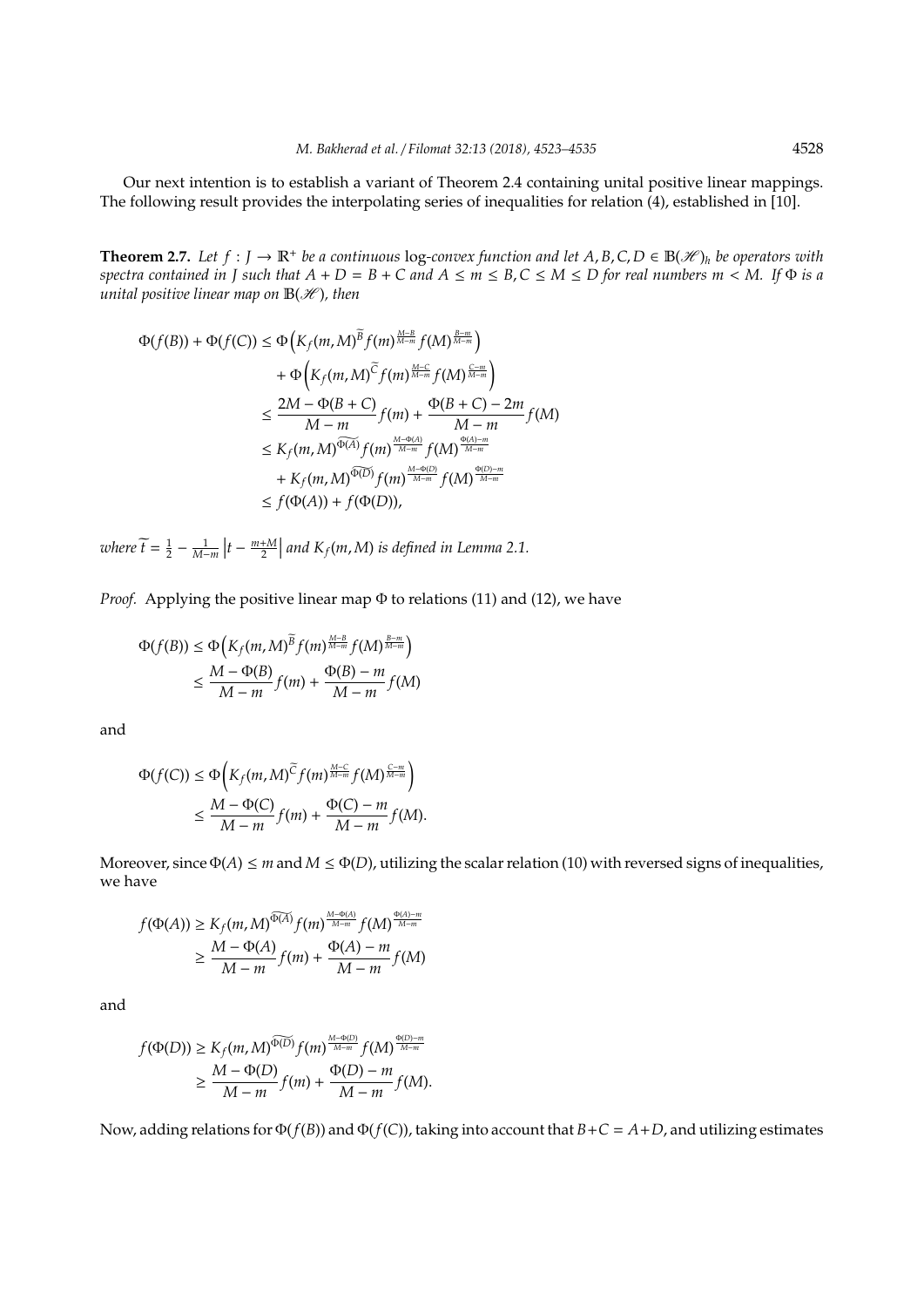for  $f(\Phi(A))$  and  $f(\Phi(D))$ , we have

$$
\Phi(f(B)) + \Phi(f(C)) \le \Phi\left(K_f(m, M)^{\overline{B}} f(m)^{\frac{M-B}{M-m}} f(M)^{\frac{B-m}{M-m}}\right) \n+ \Phi\left(K_f(m, M)^{\overline{C}} f(m)^{\frac{M-C}{M-m}} f(M)^{\frac{C-m}{M-m}}\right) \n\le \frac{2M - \Phi(B + C)}{M - m} f(m) + \frac{\Phi(B + C) - 2m}{M - m} f(M) \n= \frac{2M - \Phi(A + D)}{M - m} f(m) + \frac{\Phi(A + D) - 2m}{M - m} f(M) \n\le \frac{M - \Phi(A)}{M - m} f(m) + \frac{\Phi(A) - m}{M - m} f(M) \n+ \frac{M - \Phi(D)}{M - m} f(m) + \frac{\Phi(D) - m}{M - m} f(M) \n\le K_f(m, M)^{\widehat{\Phi(A)}} f(m)^{\frac{M - \Phi(A)}{M - m}} f(M)^{\frac{\Phi(A) - m}{M - m}} \n+ K_f(m, M)^{\widehat{\Phi(D)}} f(m)^{\frac{M - \Phi(D)}{M - m}} f(M)^{\frac{\Phi(D) - m}{M - m}} \n\le f(\Phi(A)) + f(\Phi(D)),
$$

which completes the proof.  $\square$ 

**Remark 2.8.** *Suppose that the assumptions of Theorem 2.7 are fulfilled. Then, according to the same argument as in the proof of Theorem 2.7, we easily get the following interpolating series of inequalities:*

$$
f(\Phi(B)) + f(\Phi(C)) \leq K_f(m, M)^{\widetilde{\Phi(B)}} f(m)^{\frac{M-\Phi(B)}{M-m}} f(M)^{\frac{\Phi(B)-m}{M-m}}
$$
  
+  $K_f(m, M)^{\widetilde{\Phi(C)}} f(m)^{\frac{M-\Phi(C)}{M-m}} f(M)^{\frac{\Phi(C)-m}{M-m}}$   
 $\leq \frac{2M - \Phi(B + C)}{M-m} f(m) + \frac{\Phi(B + C) - 2m}{M-m} f(M)$   
 $\leq \Phi\left(K_f(m, M)^{\widetilde{A}} f(m)^{\frac{M-A}{M-m}} f(M)^{\frac{A-m}{M-m}}\right)$   
+  $\Phi\left(K_f(m, M)^{\widetilde{D}} f(m)^{\frac{M-D}{M-m}} f(M)^{\frac{D-m}{M-m}}\right)$   
 $\leq \Phi(f(A)) + \Phi(f(D))$ 

*and*

$$
\Phi(f(B)) + f(\Phi(C))
$$
\n
$$
\leq \Phi\left(K_f(m, M)^{\overline{B}} f(m)^{\frac{M-B}{M-m}} f(M)^{\frac{B-m}{M-m}}\right) \\
+ K_f(m, M)^{\widehat{\Phi(C)}} f(m)^{\frac{M-\Phi(C)}{M-m}} f(M)^{\frac{\Phi(C)-m}{M-m}}
$$
\n
$$
\leq \frac{2M - \Phi(B + C)}{M - m} f(m) + \frac{\Phi(B + C) - 2m}{M - m} f(M)
$$
\n
$$
\leq K_f(m, M)^{\widehat{\Phi(A)}} f(m)^{\frac{M-\Phi(A)}{M-m}} f(M)^{\frac{\Phi(A)-m}{M-m}}
$$
\n
$$
+ \Phi\left(K_f(m, M)^{\overline{D}} f(m)^{\frac{M-D}{M-m}} f(M)^{\frac{D-m}{M-m}}\right) \\
\leq f(\Phi(A)) + \Phi(f(D)).
$$

Our next intention is to establish interpolating series for the Jensen-Mercer inequality (3). To do this, we give a multidimensional version of the interpolating series from the previous remark.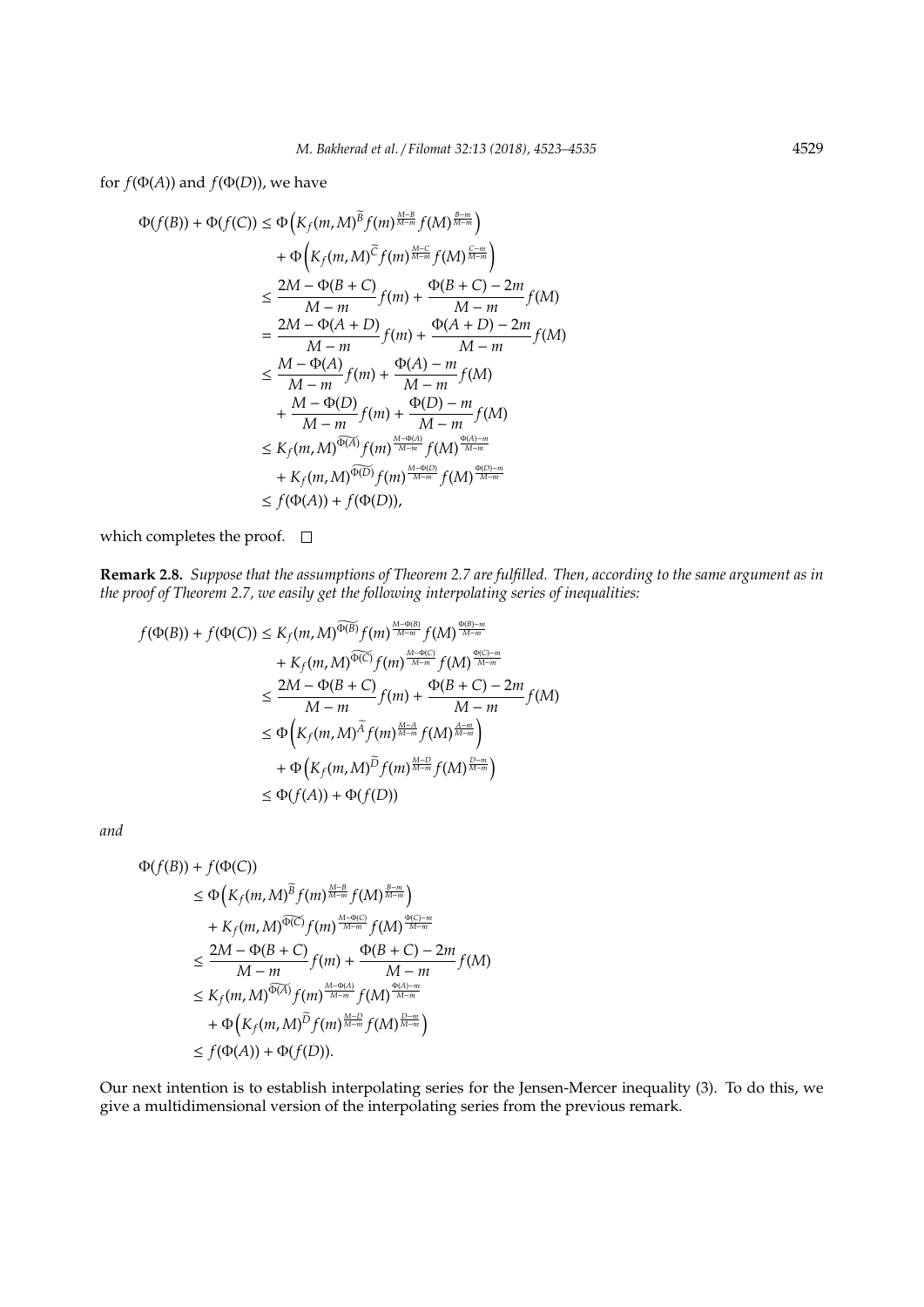**Corollary 2.9.** Let  $f: J \to \mathbb{R}^+$  be a continuous log-convex function. Let  $A_i, B_i, C_i, D_i \in \mathbb{B}(\mathcal{H})_h$  be operators with spectra contained in J such that  $A_i + D_i = B_i + C_i$  and  $A_i \le m \le B_i$ ,  $C_i \le M \le D_i$ ,  $i = 1, 2, ..., n$ , for real numbers  $m < M$ . If  $\Phi_1, \Phi_2, \cdots, \Phi_n$  are positive linear maps on  $\mathbb{B}(\mathscr{H})$  satisfying  $\sum_{i=1}^n \Phi_i(I) = I$ , then

$$
\sum_{i=1}^{n} \Phi_{i}(f(B_{i})) + f\left(\sum_{i=1}^{n} \Phi_{i}(C_{i})\right)
$$
\n
$$
\leq \sum_{i=1}^{n} \Phi_{i}\left(K_{f}(m, M)^{\widetilde{B}_{i}} f(m)^{\frac{M-B_{i}}{M-m}} f(M)^{\frac{B_{i}-m}{M-m}}\right)
$$
\n
$$
+ K_{f}(m, M)^{\sum_{i=1}^{n} \widetilde{\Phi_{i}}(C_{i})} f(m)^{\frac{M-\sum_{i=1}^{n} \Phi_{i}(C_{i})}{M-m}} f(M)^{\frac{\sum_{i=1}^{n} \Phi_{i}(C_{i})-m}{M-m}}
$$
\n
$$
\leq \frac{2M - \sum_{i=1}^{n} \Phi_{i}(B_{i} + C_{i})}{M-m} f(m) + \frac{\sum_{i=1}^{n} \Phi_{i}(B_{i} + C_{i}) - 2m}{M-m} f(M)
$$
\n
$$
\leq K_{f}(m, M)^{\sum_{i=1}^{n} \widetilde{\Phi_{i}}(A_{i})} f(m)^{\frac{M-\sum_{i=1}^{n} \Phi_{i}(A_{i})}{M-m}} f(M)^{\frac{\sum_{i=1}^{n} \Phi_{i}(A_{i})-m}{M-m}}
$$
\n
$$
+ \sum_{i=1}^{n} \Phi_{i}\left(K_{f}(m, M)^{\widetilde{D}_{i}} f(m)^{\frac{M-D_{i}}{M-m}} f(M)^{\frac{D_{i}-m}{M-m}}\right)
$$
\n
$$
\leq f\left(\sum_{i=1}^{n} \Phi_{i}(A_{i})\right) + \sum_{i=1}^{n} \Phi_{i}(f(D_{i})).
$$

**Remark 2.10.** *Suppose that*  $B_i \in B(\mathcal{H})_h$ ,  $i = 1, 2, ..., n$ , are operators with spectra contained in [m, M], and let  $\Phi_i$ ,  $i = 1, 2, \ldots, n$ , be positive linear maps on  $\mathbb{B}(\mathscr{H})$  such that  $\sum_{i=1}^{n} \Phi_i(I) = I$ . Then, Corollary 2.9 provides interpolating *series of the Jensen-Mercer inequality for continuous* log*-convex function on* [*m*, *M*]*. To see this, we first define*  $C_i = \overrightarrow{M} + m - B_i$  i = 1, 2, ..., n. Clearly,  $m \le C_i \le M$  and  $B_i + C_i = M + m$ . Now, setting  $A_i = mI$  and  $D_i = MI$ ,  $i = 1, 2, \ldots, n$ , Corollary 2.9 reduces to

$$
\sum_{i=1}^{n} \Phi_i(f(B_i)) + f\left(M + m - \sum_{i=1}^{n} \Phi_i(B_i)\right)
$$
\n
$$
\leq \sum_{i=1}^{n} \Phi_i\left(K_f(m, M)^{\widetilde{b}_i} f(m)^{\frac{M - B_i}{M - m}} f(M)^{\frac{B_i - m}{M - m}}\right)
$$
\n
$$
+ K_f(m, M)^{M + m - \sum_{i=1}^{n} \Phi_i(B_i)} f(m)^{\frac{\sum_{i=1}^{n} \Phi_i(B_i) - m}{M - m}} f(M)^{\frac{M - \sum_{i=1}^{n} \Phi_i(B_i)}{\sum_{i=1}^{M - m}}}
$$
\n
$$
\leq f(m) + f(M),
$$

since  $\sum_{i=1}^{n} \Phi_i(B_i + C_i) = \sum_{i=1}^{n} \Phi_i((m + M)I) = m + M$  and  $\widetilde{m} = \widetilde{M} = 0$ . Clearly, this yields a term that interpolates *between the left-hand side and the right-hand side of the Jensen-Mercer inequality* (3)*.*

#### **3. Employing superquadraticity**

Our goal in this section is to derive analogues of the results from the previous section for superquadratic functions.

For the reader's convenience, we recall the definition and several basic properties of superquadratic functions, introduced by Abramovich *et.al.* [1] (for more details, see also [2]). A function  $f : [0, \infty) \to \mathbb{R}$  is called superquadratic provided that for each  $s \ge 0$  there exists a constant  $c_s \in \mathbb{R}$  such that

$$
f(t) - f(s) - f(|t - s|) \ge c_s(t - s)
$$
\n(13)

holds for all *t* ≥ 0. Superquadratic functions are closely connected to convex functions. In particular, at the first glance, condition (13) seems to be stronger than convexity. However, if *f* takes negative values, it may be considerably weaker. Just to see how poorly behaved superquadratic functions can be, we note that any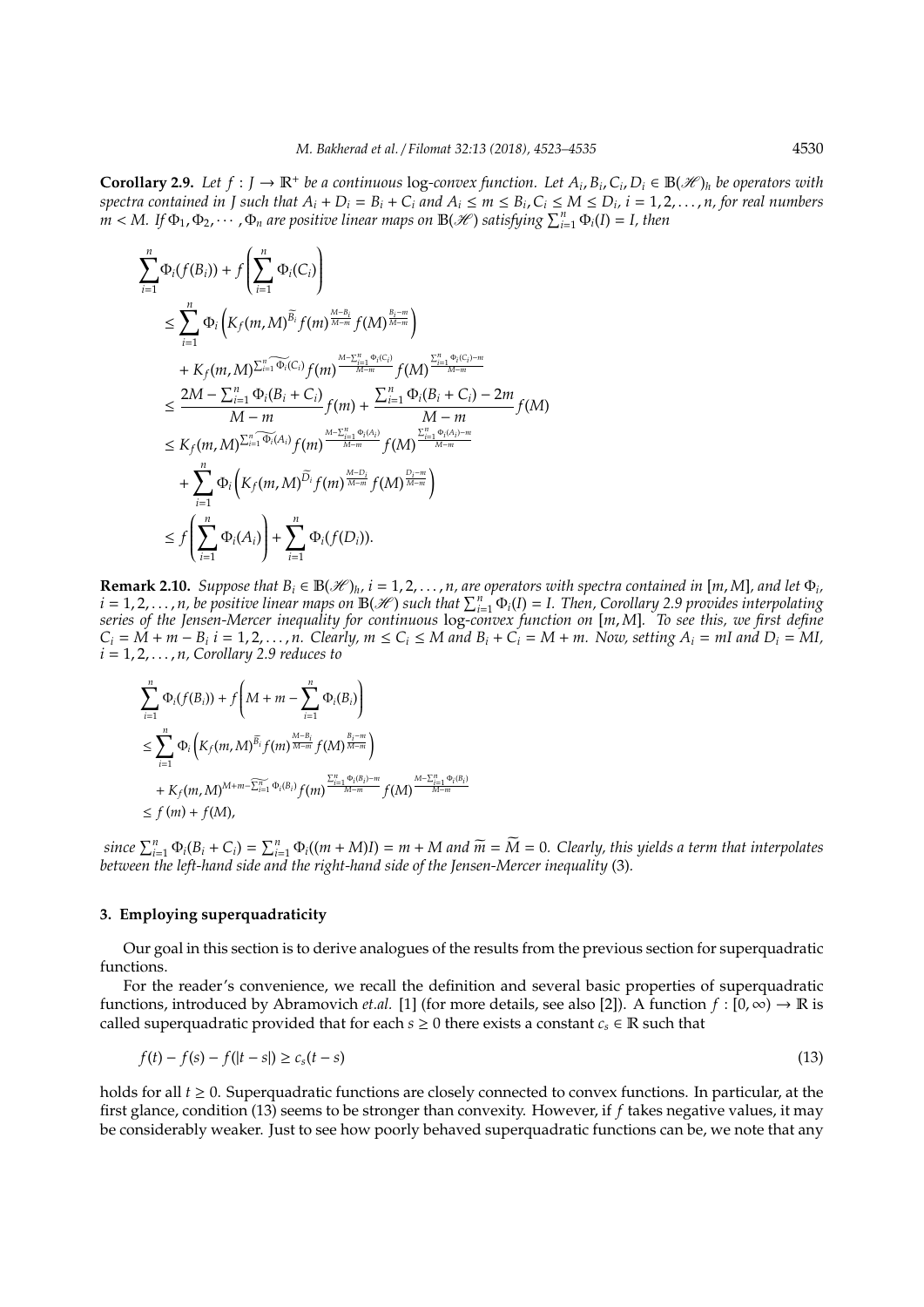function *f* with values in the closed interval [−2,−1] is superquadratic, since in this case the left-hand side of (13) is non-negative, so we can put  $c_s = 0$ . On the other hand, non-negative superquadratic functions are much better behaved, namely, they are convex.

A common example of a superquadratic function is a power function. Namely, it has been showed in [1] that a function  $f : [0, \infty) \to \mathbb{R}$  defined by  $f(x) = x^p$  is superquadratic for  $p \ge 2$ .

One of the most useful characterizations of superquadratic functions is an extension of the Jensen inequality, given here in the most simplest form. A function  $f : [0, \infty) \to \mathbb{R}$  is superquadratic if and only if

$$
f(\alpha x + (1 - \alpha)y) \leq \alpha f(x) + (1 - \alpha)f(y) - \alpha f((1 - \alpha)|x - y|) - (1 - \alpha)f(\alpha|x - y|)
$$
\n(14)

for every  $x, y \in J$  and  $\alpha \in [0, 1]$ . This relation will be the crucial point in this section. For more generalized form of (14) the reader is refered to [1].

Now, we are able to give the main result in this section, that is, an analogue of Theorem 2.7 for superquadratic functions. In the case of a non-negative superquadratic function, the following theorem provides a refinement of the Jensen-type inequality (4).

**Theorem 3.1.** Let  $f$  :  $[0, ∞)$   $\rightarrow \mathbb{R}$  *be a continuous superquadratic function and let A, B, C, D*  $\in \mathbb{B}(\mathcal{H})_h$  *be such that*  $A + D = B + C$  and  $0 \le A \le m \le B$ ,  $C \le M \le D$ , for non-negative real numbers  $0 \le m \lt M$ . If  $\Phi$  is a unital positive *linear map on*  $B(\mathcal{H})$ *, then* 

$$
f(\Phi(B)) + f(\Phi(C))
$$
  
\n
$$
\leq \Phi(f(A)) + \Phi(f(D)) - \frac{M - \Phi(B)}{M - m} f(\Phi(B) - m) - \frac{\Phi(B) - m}{M - m} f(M - \Phi(B))
$$
  
\n
$$
- \frac{M - \Phi(C)}{M - m} f(\Phi(C) - m) - \frac{\Phi(C) - m}{M - m} f(M - \Phi(C)) - \Phi(f(m - A))
$$
  
\n
$$
- \frac{m - \Phi(A)}{M - m} f(M - m) - \Phi(f(D - M)) - \frac{\Phi(D) - M}{M - m} f(M - m).
$$
 (15)

*Proof.* We utilize characterization (14) of a superquadratic function. Namely, if *t* ∈ [*m*, *M*], then considering (14) with  $x = m$ ,  $y = M$  and  $\alpha = \frac{M-t}{M-m}$  provides

$$
f(t)\leq \frac{M-t}{M-m}f(m)+\frac{t-m}{M-m}f(M)-\frac{M-t}{M-m}f(t-m)-\frac{t-m}{M-m}f(M-t).
$$

If *t* < *m*, then *m* ∈ [*t*, *M*] so applying (14) with *x* = *t*, *y* = *M* and  $\alpha = \frac{M-m}{M-t}$ , it follows that

$$
f(t) \ge \frac{M-t}{M-m} f(m) + \frac{t-m}{M-m} f(M) + f(m-t) + \frac{m-t}{M-m} f(M-m).
$$

Finally, if *t* > *M*, then *M* ∈ [*m*, *t*], so putting *x* = *m*, *y* = *t* and  $\alpha = \frac{t - M}{t - m}$  in (14) yields

$$
f(t)\geq \frac{M-t}{M-m}f(m)+\frac{t-m}{M-m}f(M)+f(t-M)+\frac{t-M}{M-m}f(M-m).
$$

Now, since  $m \le \Phi(B)$ ,  $\Phi(C) \le M$ , applying functional calculus to the first scalar inequality, we have

$$
f(\Phi(B)) \le \frac{M - \Phi(B)}{M - m} f(m) + \frac{\Phi(B) - m}{M - m} f(M)
$$
  
 
$$
- \frac{M - \Phi(B)}{M - m} f(\Phi(B) - m) - \frac{\Phi(B) - m}{M - m} f(M - \Phi(B))
$$

and

$$
f(\Phi(C)) \le \frac{M - \Phi(C)}{M - m} f(m) + \frac{\Phi(C) - m}{M - m} f(M)
$$
  
 
$$
- \frac{M - \Phi(C)}{M - m} f(\Phi(C) - m) - \frac{\Phi(C) - m}{M - m} f(M - \Phi(C)).
$$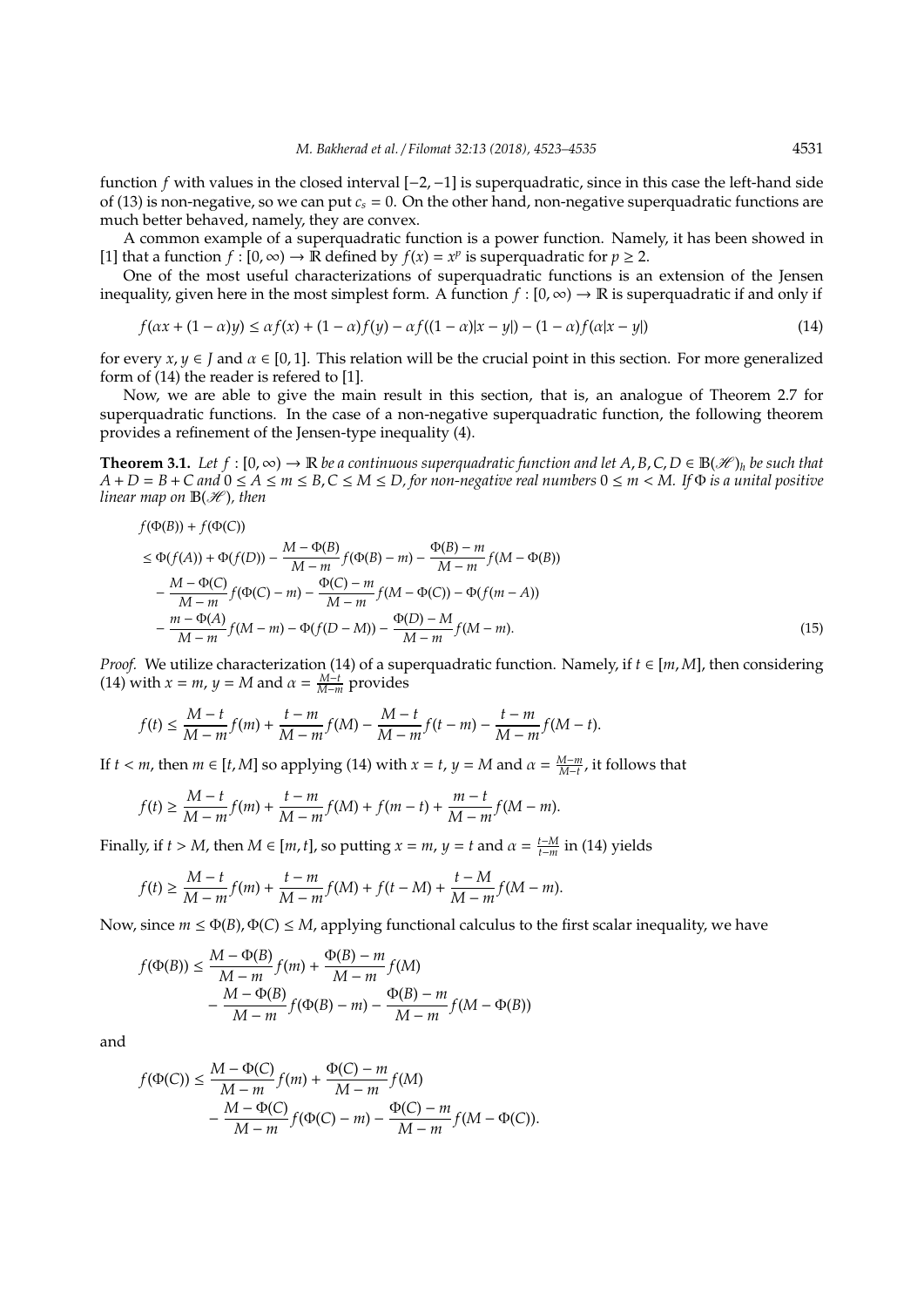Similarly, since  $A \le m$  and  $M \le D$ , applying functional calculus to the remaining two scalar inequalities and then, taking into account linearity of Φ, we obtain

$$
\Phi(f(A)) \ge \frac{M - \Phi(A)}{M - m} f(m) + \frac{\Phi(A) - m}{M - m} f(M)
$$

$$
+ \Phi(f(m - A)) + \frac{m - \Phi(A)}{M - m} f(M - m)
$$

and

$$
\Phi(f(D)) \ge \frac{M - \Phi(D)}{M - m} f(m) + \frac{\Phi(D) - m}{M - m} f(M) + \Phi(f(D - M)) + \frac{\Phi(D) - M}{M - m} f(M - m).
$$

Now, summing the estimates for *f*(Φ(*B*)) and *f*(Φ(*C*)), it follows that

$$
f(\Phi(B)) + f(\Phi(C))
$$
  
\n
$$
\leq L(\Phi(B)) - \frac{M - \Phi(B)}{M - m} f(\Phi(B) - m) - \frac{\Phi(B) - m}{M - m} f(M - \Phi(B))
$$
  
\n
$$
+ L(\Phi(C)) - \frac{M - \Phi(C)}{M - m} f(\Phi(C) - m) - \frac{\Phi(C) - m}{M - m} f(M - \Phi(C)),
$$

where  $L(t) = \frac{M-t}{M-m} f(m) + \frac{t-m}{M-m} f(M)$ . In addition, since  $A + D = B + C$ , the right-hand side of the latter inequality can be rewritten as

$$
\Phi(L(A)) + \Phi(L(D)) - \frac{M - \Phi(B)}{M - m} f(\Phi(B) - m) - \frac{\Phi(B) - m}{M - m} f(M - \Phi(B)) - \frac{M - \Phi(C)}{M - m} f(\Phi(C) - m) - \frac{\Phi(C) - m}{M - m} f(M - \Phi(C)),
$$

due to linearity of Φ and *L*. Finally, taking into account estimates for Φ(*f*(*A*)) and Φ(*f*(*D*)) we get (15), as claimed.  $\square$ 

Our next application of Theorem 3.1 refers to power superquadratic functions. We have already discussed that a power function  $f(t) = t^p$ ,  $t \ge 0$ , is superquadratic for  $p \ge 2$ . Applying Theorem 3.1 to such a class of functions, we obtain the following result.

**Corollary 3.2.** *Let A, B, C, D* ∈  $\mathbb{B}(\mathcal{H})_h$  *be such that*  $0 \le A \le m \le B$ ,  $C \le M \le D$ , for non-negative real numbers  $m < M$ , and let  $\Phi$  *be a unital positive linear map on*  $B(\mathcal{H})$ *. If*  $A + D = B + C$  *and*  $p \ge 2$ *, then* 

$$
\Phi(B)^p + \Phi(C)^p
$$
  
+  $\frac{M - \Phi(B)}{M - m} (\Phi(B) - m)^p + \frac{\Phi(B) - m}{M - m} (M - t)^p$   
+  $\frac{M - \Phi(C)}{M - m} (\Phi(C) - m)^p + \frac{\Phi(C) - m}{M - m} (M - t)^p$   
 $\leq \Phi(A^p) + \Phi(D^p) - \Phi((m - A)^p) - \frac{m - \Phi(A)}{M - m} (M - m)^p$   
-  $\Phi((D - M)^p) - \frac{\Phi(D) - M}{M - m} (M - m)^p$ .

**Remark 3.3.** *Suppose that the assumptions as in Theorem 3.1 are fulfilled. Then, similarly to Remark 2.8 we also*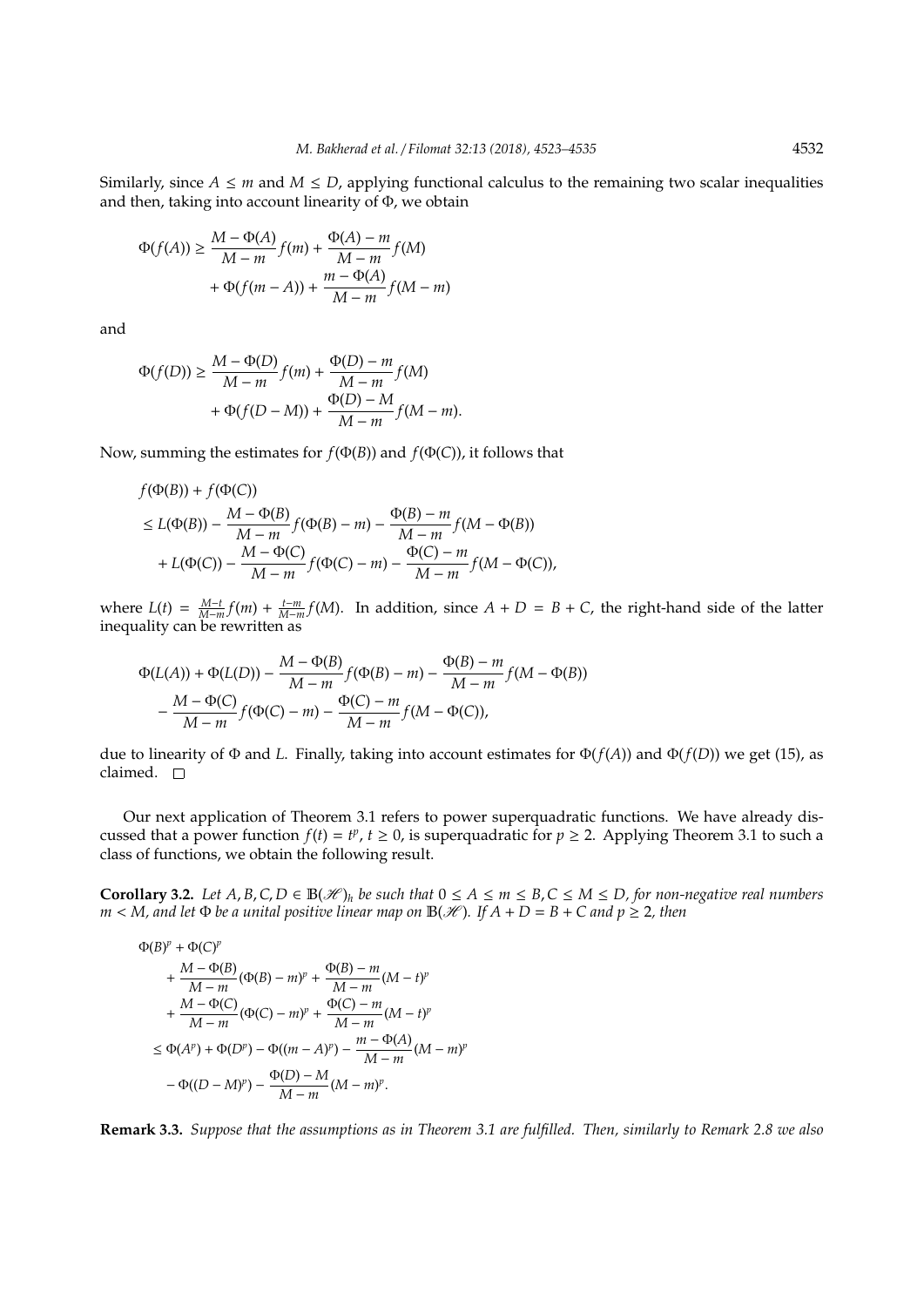*obtain the following two versions of Theorem 3.1:*

$$
\Phi(f(B)) + \Phi(f(C))
$$
\n
$$
\leq f(\Phi(A)) + f(\Phi(D)) - \frac{M - \Phi(B)}{M - m}\Phi(f(B) - m) - \frac{\Phi(B) - m}{M - m}\Phi(f(M - B))
$$
\n
$$
- \frac{M - \Phi(C)}{M - m}\Phi(f(C) - m) - \frac{\Phi(C) - m}{M - m}f(M - \Phi(C)) - f(m - \Phi(A))
$$
\n
$$
- \frac{m - \Phi(A)}{M - m}f(M - m) - f(\Phi(D) - M) - \frac{\Phi(D) - M}{M - m}f(M - m)
$$

*and*

$$
f(\Phi(B)) + \Phi(f(C))
$$
  
\n
$$
\leq \Phi(f(A)) + f(\Phi(D)) - \frac{M - \Phi(B)}{M - m} f(\Phi(B) - m) - \frac{\Phi(B) - m}{M - m} f(M - \Phi(B))
$$
  
\n
$$
- \frac{M - \Phi(C)}{M - m} \Phi(f(C) - m) - \frac{\Phi(C) - m}{M - m} f(M - \Phi(C)) - \Phi(f(m - A))
$$
  
\n
$$
- \frac{m - \Phi(A)}{M - m} f(M - m) - f(\Phi(D) - M) - \frac{\Phi(D) - M}{M - m} f(M - m).
$$
 (16)

Now, our goal is to establish improved version of the Jensen-Mercer inequality (3) based on superquadraticity. To do this, we first give multidimensional versions of inequalities (15) and (16). Namely, following the lines of the proof of Theorem 3.1, we obtain the following result.

**Corollary 3.4.** Let  $f : [0, \infty) \to \mathbb{R}$  be continuous superquadratic function. Let  $A_i, B_i, C_i, D_i \in \mathbb{B}(\mathcal{H})_h$  be such that  $A_i + D_i = B_i + C_i$  and  $0 \le A_i \le m \le B_i$ ,  $C_i \le M \le D_i$ ,  $i = 1, 2, ..., n$ , for non-negative real numbers  $m < M$ . If  $\Phi_1, \Phi_2, \cdots, \Phi_n$  are positive linear maps on  $\mathbb{B}(\mathscr{H})$  satisfying  $\sum_{i=1}^n \Phi_i(I) = I$ , then

$$
f\left(\sum_{i=1}^{n} \Phi_{i}(B_{i})\right) + f\left(\sum_{i=1}^{n} \Phi_{i}(C_{i})\right) + \frac{M - \sum_{i=1}^{n} \Phi_{i}(B_{i})}{M - m} f\left(\sum_{i=1}^{n} \Phi_{i}(B_{i}) - m\right) + \frac{\sum_{i=1}^{n} \Phi_{i}(B_{i}) - m}{M - m} f\left(M - \sum_{i=1}^{n} \Phi_{i}(B_{i})\right) + \frac{M - \sum_{i=1}^{n} \Phi_{i}(C_{i})}{M - m} f\left(\sum_{i=1}^{n} \Phi_{i}(C_{i}) - m\right) + \frac{\sum_{i=1}^{n} \Phi_{i}(C_{i}) - m}{M - m} f\left(M - \sum_{i=1}^{n} \Phi_{i}(C_{i})\right) + \sum_{i=1}^{n} \Phi_{i}(f(A_{i})) + \sum_{i=1}^{n} \Phi_{i}(f(D_{i})) - \sum_{i=1}^{n} \Phi_{i}(f(m - A_{i})) - \frac{m - \sum_{i=1}^{n} \Phi_{i}(A_{i})}{M - m} f(M - m) - \sum_{i=1}^{n} \Phi_{i}(f(D_{i} - M)) - \frac{\sum_{i=1}^{n} \Phi_{i}(D_{i}) - M}{M - m} f(M - m)
$$

*and*

$$
\sum_{i=1}^{n} \Phi_{i}(f(B_{i})) + f\left(\sum_{i=1}^{n} \Phi_{i}(C_{i})\right) \n+ \frac{M - \sum_{i=1}^{n} \Phi_{i}(B_{i})}{M - m} \left(\sum_{i=1}^{n} \Phi_{i}(f(B_{i})) - m\right) + \frac{\sum_{i=1}^{n} \Phi_{i}(B_{i}) - m}{M - m} \left(M - \sum_{i=1}^{n} \Phi_{i}(f(B_{i}))\right) \n+ \frac{M - \sum_{i=1}^{n} \Phi_{i}(C_{i})}{M - m} f\left(\sum_{i=1}^{n} \Phi_{i}(C_{i}) - m\right) + \frac{\sum_{i=1}^{n} \Phi_{i}(C_{i}) - m}{M - m} f\left(M - \sum_{i=1}^{n} \Phi_{i}(C_{i})\right) \n\leq f\left(\sum_{i=1}^{n} \Phi_{i}(A_{i})\right) + \sum_{i=1}^{n} \Phi_{i}(f(D_{i})) - f\left(m - \sum_{i=1}^{n} \Phi_{i}(A_{i})\right) \n- \frac{m - \sum_{i=1}^{n} \Phi_{i}(A_{i})}{M - m} f(M - m) - \sum_{i=1}^{n} \Phi_{i}(f(D_{i} - M)) - \frac{\sum_{i=1}^{n} \Phi_{i}(D_{i}) - M}{M - m} f(M - m).
$$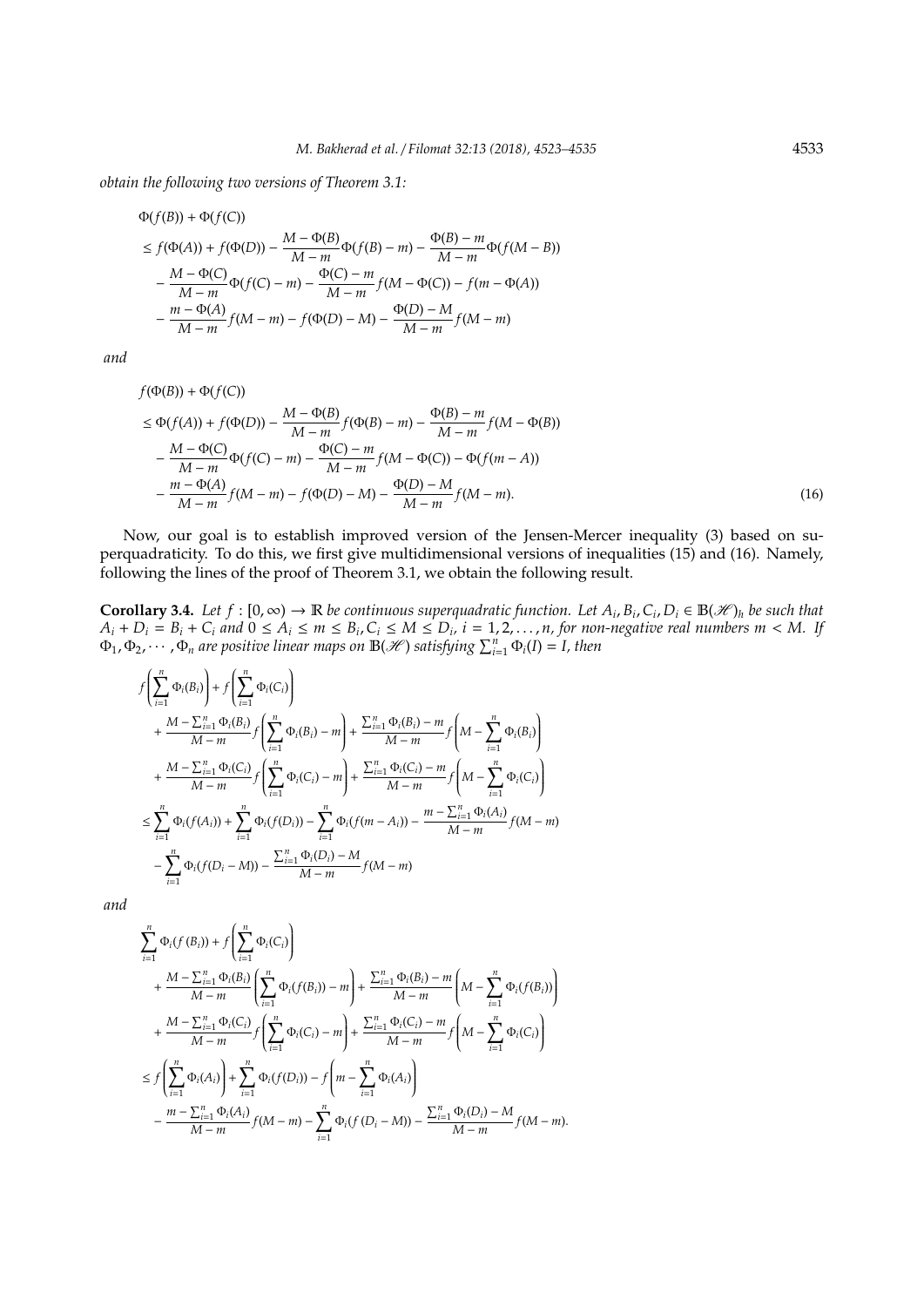**Remark 3.5.** *Suppose that*  $B_i$  ∈  $\mathbb{B}(\mathcal{H})_h$ ,  $i = 1, 2, ..., n$ , are positive operators with spectra contained in [m, M] ⊆  $[0,\infty)$ , and let  $\Phi_i$ ,  $i = 1,2,...,n$ , be positive linear maps on  $\mathbb{B}(\mathscr{H})$  such that  $\sum_{i=1}^n \Phi_i(I) = I$ . Then, Corollary *3.4 provides refinement of the Jensen-Mercer inequality for continuous non-negative superquadratic function f* :  $[0,\infty) \to \mathbb{R}$ . To see this, define  $C_i = M + m - B_i$  i = 1, 2, ..., n. Obviously,  $m \leq C_i \leq M$  and  $B_i + C_i = M + m$ . Now, *setting*  $A_i = mI$  and  $D_i = MI$ ,  $i = 1, 2, ..., n$ , the second inequality in Corollary 3.4 reduces to

$$
\begin{split} &f\left(M+m-\sum_{i=1}^{n}\Phi_{i}(B_{i})\right) \\ &+\frac{M-\sum_{i=1}^{n}\Phi_{i}(B_{i})}{M-m}\left(\sum_{i=1}^{n}\Phi_{i}(f(B_{i}))-m\right)+\frac{\sum_{i=1}^{n}\Phi_{i}(B_{i})-m}{M-m}\left(M-\sum_{i=1}^{n}\Phi_{i}(f(B_{i}))\right) \\ &+\frac{\sum_{i=1}^{n}\Phi_{i}(B_{i})-m}{M-m}f\left(M-\sum_{i=1}^{n}\Phi_{i}(B_{i})\right)+\frac{M-\sum_{i=1}^{n}\Phi_{i}(B_{i})}{M-m}f\left(\sum_{i=1}^{n}\Phi_{i}(B_{i})-m\right) \\ &\leq f\left(m\right)+f(M)-\sum_{i=1}^{n}\Phi_{i}(f(B_{i}))-2f(0), \end{split}
$$

*which represents more accurate form of the Jensen-Mercer inequality* (3) *in the case of a non-negative function f .*

If  $\Phi$  is an identity map, then the condition  $A + D = B + C$  in Theorem 3.1 can be relaxed, as in Theorem 2.4 from the previous section. In fact, the following result is an analogue of Theorem 2.4 for superquadratic functions.

**Theorem 3.6.** Let  $f : [0, \infty) \to \mathbb{R}$  *be continuous superquadratic function and let A, B, C, D* ∈  $\mathbb{B}(\mathcal{H})_h$  *be such that* 0 ≤ *A* ≤ *m* ≤ *B*,*C* ≤ *M* ≤ *D, for non-negative real numbers* 0 ≤ *m* < *M. If one of the following conditions*

(i) 
$$
B + C \le A + D
$$
 and  $f(m) \le f(M)$   
(ii)  $A + D \le B + C$  and  $f(M) \le f(m)$ 

 $\rightarrow$ 

*holds, then*

$$
f(B) + f(C) + \frac{B-m}{M-m}f(M - B) + \frac{M-C}{M-m}f(C - m)
$$
  
+ 
$$
\frac{C-m}{M-m}f(M - C) + \frac{M-B}{M-m}f(B - m)
$$
  
\$\leq f(A) + f(D) - f(m - A) - \frac{m - A}{M - m}f(M - m)\$  
- 
$$
f(D - M) - \frac{D-M}{M - m}f(M - m).
$$

*Proof.* Since  $A \le m \le B$ ,  $C \le M \le D$ , utilizing the scalar inequalities derived in the proof of Theorem 3.1, we have

$$
f(B) \le \frac{f(M) - f(m)}{M - m}B + \frac{f(m)M - f(M)m}{M - m} - \frac{M - B}{M - m}f(B - m) - \frac{B - m}{M - m}f(M - B)
$$

$$
f(C) \le \frac{f(M) - f(m)}{M - m}C + \frac{f(m)M - f(M)m}{M - m} - \frac{M - C}{M - m}f(C - m) - \frac{C - m}{M - m}f(M - C),
$$

$$
f(A) \ge \frac{f(M) - f(m)}{M - m}A + \frac{f(m)M - f(M)m}{M - m}
$$

$$
+ f(m - A) + \frac{m - A}{M - m}f(M - m)
$$